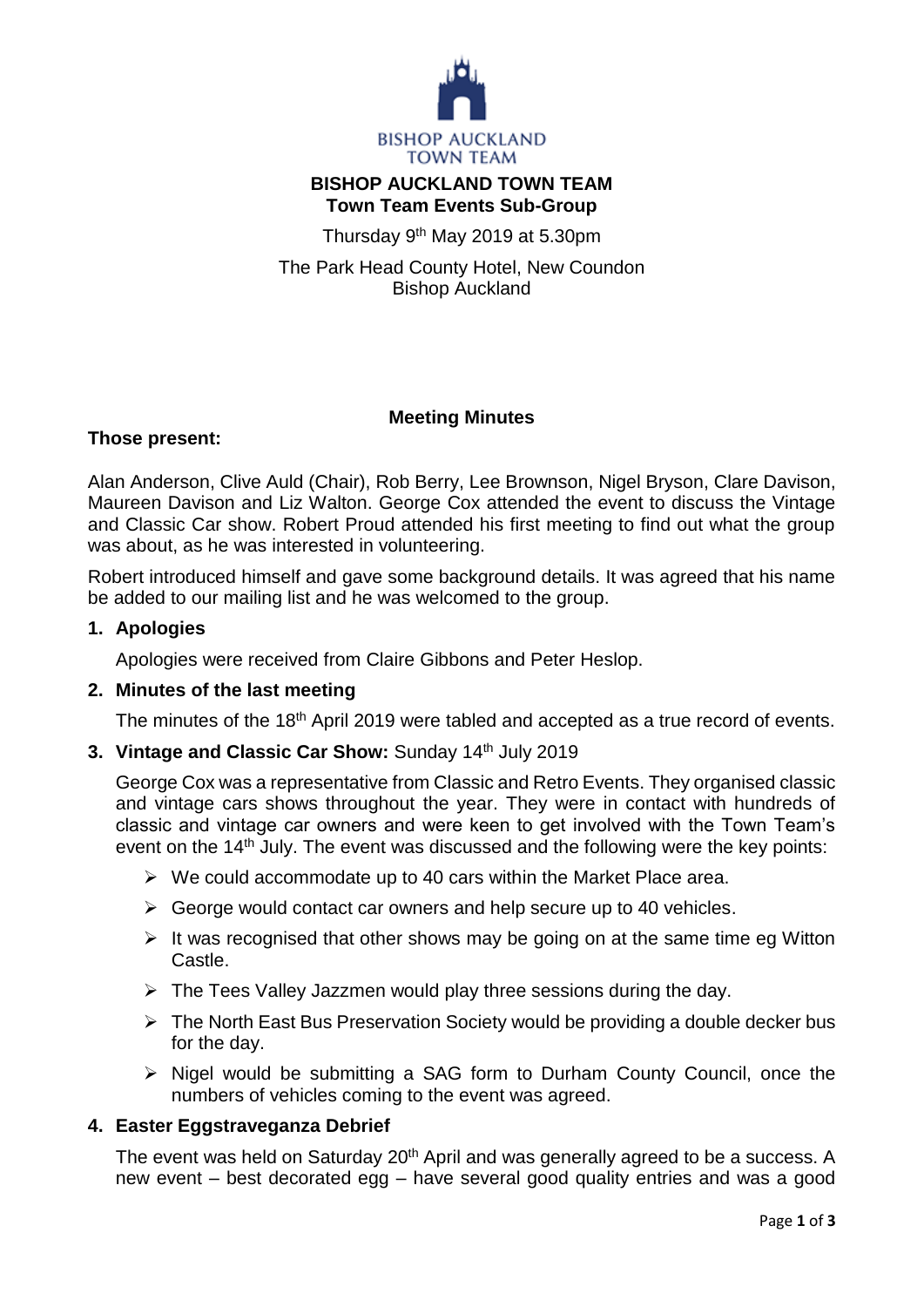additional feature to the event. The weather was favourable this year although we had a lower number of entries than expected for the 'hunt the eggs' competition. At next year's vent, we may need to consider giving more publicity.

The indoor golf driving range appeared to be successful and the Golf Club representatives were happy with how the day went for them.

Bishop the Boar and Clare in the Easter Bunny suit had been well received with the children – and some adults!! With £232.00 being made on the Tombola, the day had gone well and we organise it again next year.

## **5. 1940s Event:** Saturday 8th June 2019

The following points were made:

- $\triangleright$  Lee would draft the running order for the entertainment and circulate it to the group.
- $\triangleright$  Rob confirmed the stall holders and gave Lee a list of vendors. He had also booked the stage company used by the Town Team for the event last year and Bishop Better Together in September last year – LSL Production Services. This would cost £800.00.
- It was agreed that as far as possible members of the group would dress up in 1940s style clothing. Rob informed people of a theatrical costume company in Consett that would hire appropriate period clothing by the day.
- $\triangleright$  Lee would contact Jill Wood about where we may get the picnic type tables to use on the day.
- $\triangleright$  It was agreed that the Town Team would cover the cost of Lee boosting the Facebook page to gain a great reach of people who could see our publicity material.
- $\triangleright$  The artwork for leaflets and posters had been agreed and should be available the week beginning the 13<sup>th</sup> May.
- $\triangleright$  At the next meeting 22<sup>nd</sup> May we would finalise the details of the event, including the date for a site visit.
- $\triangleright$  Nigel kept the details of a second staging company, based in Darlington MT Audio, as a potential alternative to LSL Production Services.

# **6. Communications**

Nick was on holiday but he is ready to establish the database once we have the signed business information forms signed by the individual business owners/managers. We needed to:

- $\triangleright$  Convene a meeting with the Town Ambassadors to brief them about completing the details on the form; and
- $\triangleright$  Decide how the businesses will be allocated to Town Team and Town Ambassador members.

Once Nick was back from holiday, the meeting would be set up.

## **7. Finance**

Alan pointed out that we still had an outstanding invoice from Auckland Projects [Road closure cost - £270.00 - from September 2018: **not** £250.00 as previously recorded]. Alan had discussed it with the Accounts Department and had re-issued the invoice for Auckland Projects as the first one had been sent to Auckland Castle. It is anticipated that